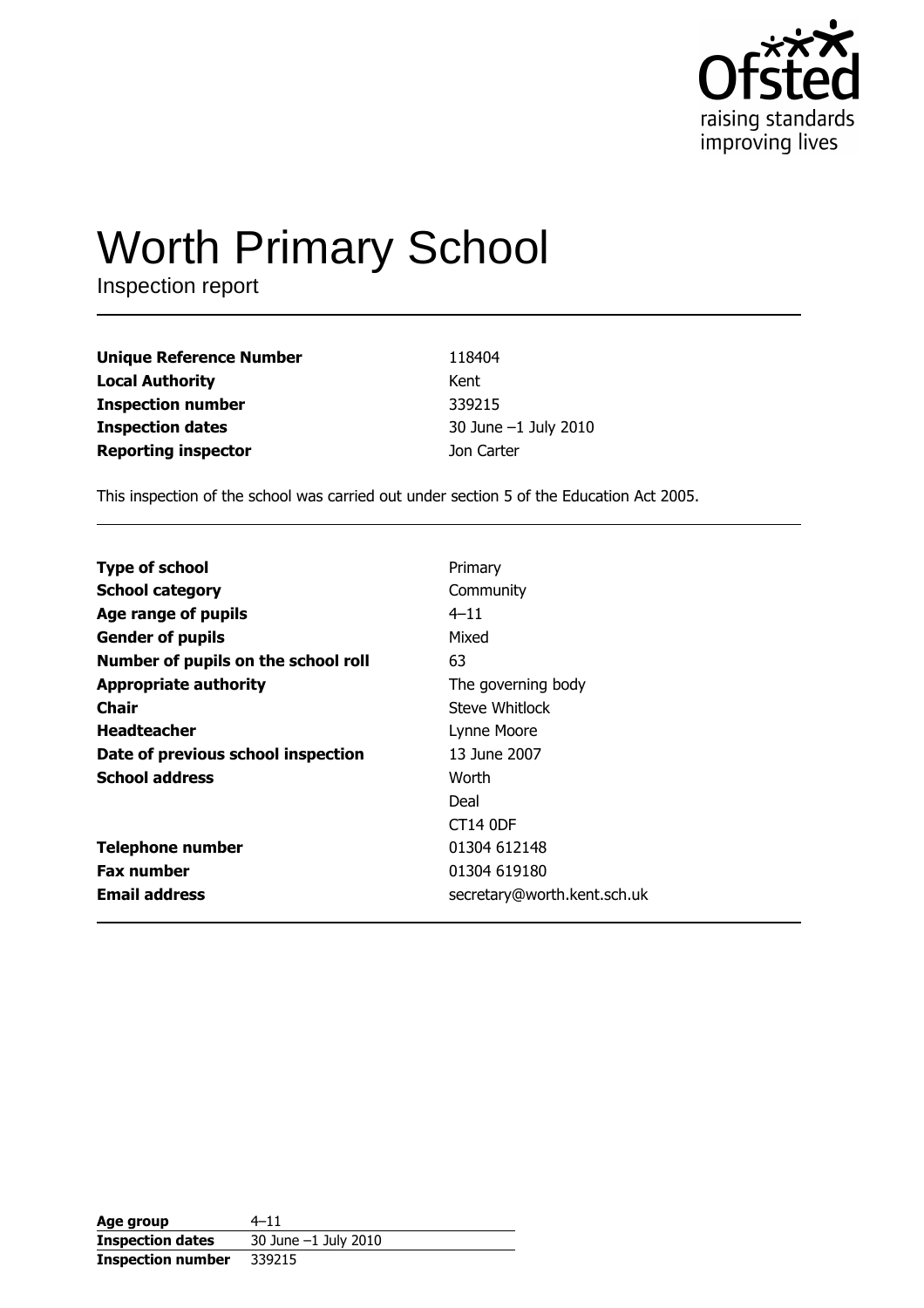The Office for Standards in Education, Children's Services and Skills (Ofsted) regulates and inspects to achieve excellence in the care of children and young people, and in education and skills for learners of all ages. It regulates and inspects childcare and children's social care, and inspects the Children and Family Court Advisory Support Service (Cafcass), schools, colleges, initial teacher training, work-based learning and skills training, adult and community learning, and education and training in prisons and other secure establishments. It rates council children's services, and inspects services for looked after children, safequarding and child protection.

Further copies of this report are obtainable from the school. Under the Education Act 2005, the school must provide a copy of this report free of charge to certain categories of people. A charge not exceeding the full cost of reproduction may be made for any other copies supplied.

If you would like a copy of this document in a different format, such as large print or Braille, please telephone 08456 404045, or email enquiries@ofsted.gov.uk.

You may copy all or parts of this document for non-commercial educational purposes, as long as you give details of the source and date of publication and do not alter the documentation in any way.

Royal Exchange Buildings St Ann's Square Manchester M2 7LA T: 08456 404045 Textphone: 0161 618 8524 E: enquiries@ofsted.gov.uk W: www.ofsted.gov.uk © Crown copyright 2010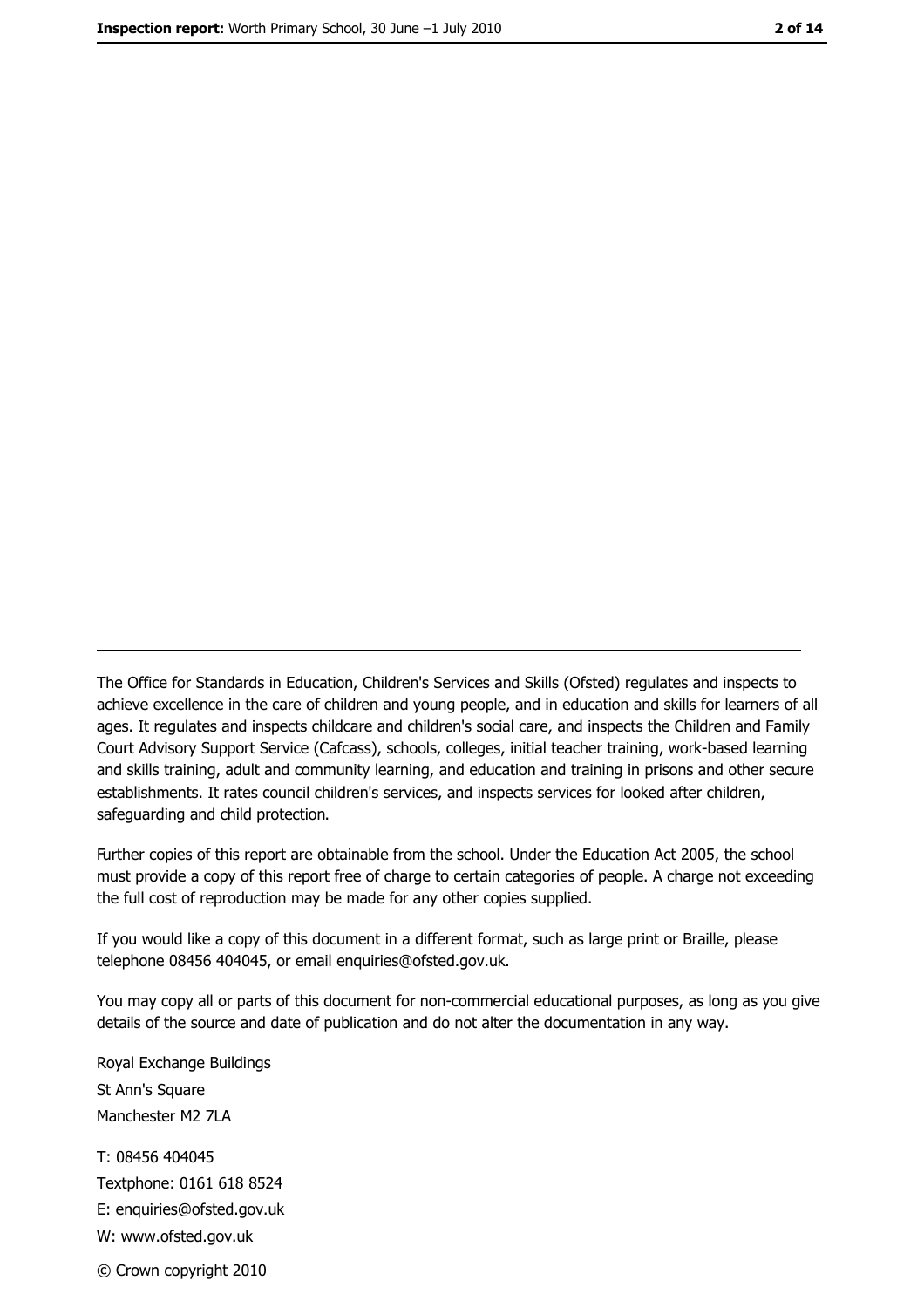# **Introduction**

This inspection was carried out by two additional inspectors. Eleven lessons were observed and four teachers were seen. Meetings were held with the school's leaders, a group of pupils and representatives from the governing body. They observed the school's work, and looked at curriculum and lesson planning, tracking and monitoring data, minutes of meetings of the governing body and health and safety documentation, as well as scrutinising 30 parental questionnaires, 38 questionnaires answered by pupils and 12 from school staff.

The inspection team reviewed many aspects of the school's work. It looked in detail at the following:

- how well school leaders use information about pupils' progress to improve  $\blacksquare$ attainment, especially in mathematics, and for those with special educational needs and/or disabilities
- to what extent the school is being successful in developing pupils' understanding of  $\blacksquare$ cultural diversity and the world pupils live in through the curriculum
- how effectively those responsible for the Early Years Foundation Stage are  $\blacksquare$ supporting children's development across all areas of learning and in particular in calculation.

## **Information about the school**

Worth Primary is a small rural school and all classes are of mixed age groups. Pupils mainly come from the village, but the school also serves other towns and villages in the local area. Few come from minority ethnic backgrounds. A higher than average proportion of pupils have special educational needs and/or disabilities. Most of these pupils have moderate learning difficulties and autistic spectrum disorders. A broadly average number of pupils are eligible for free school meals. A new headteacher has been appointed since the time of the last inspection. Over the past year there have been a number of temporary changes at senior level and appointments of temporary staff. The school holds the Healthy School award and Activemark.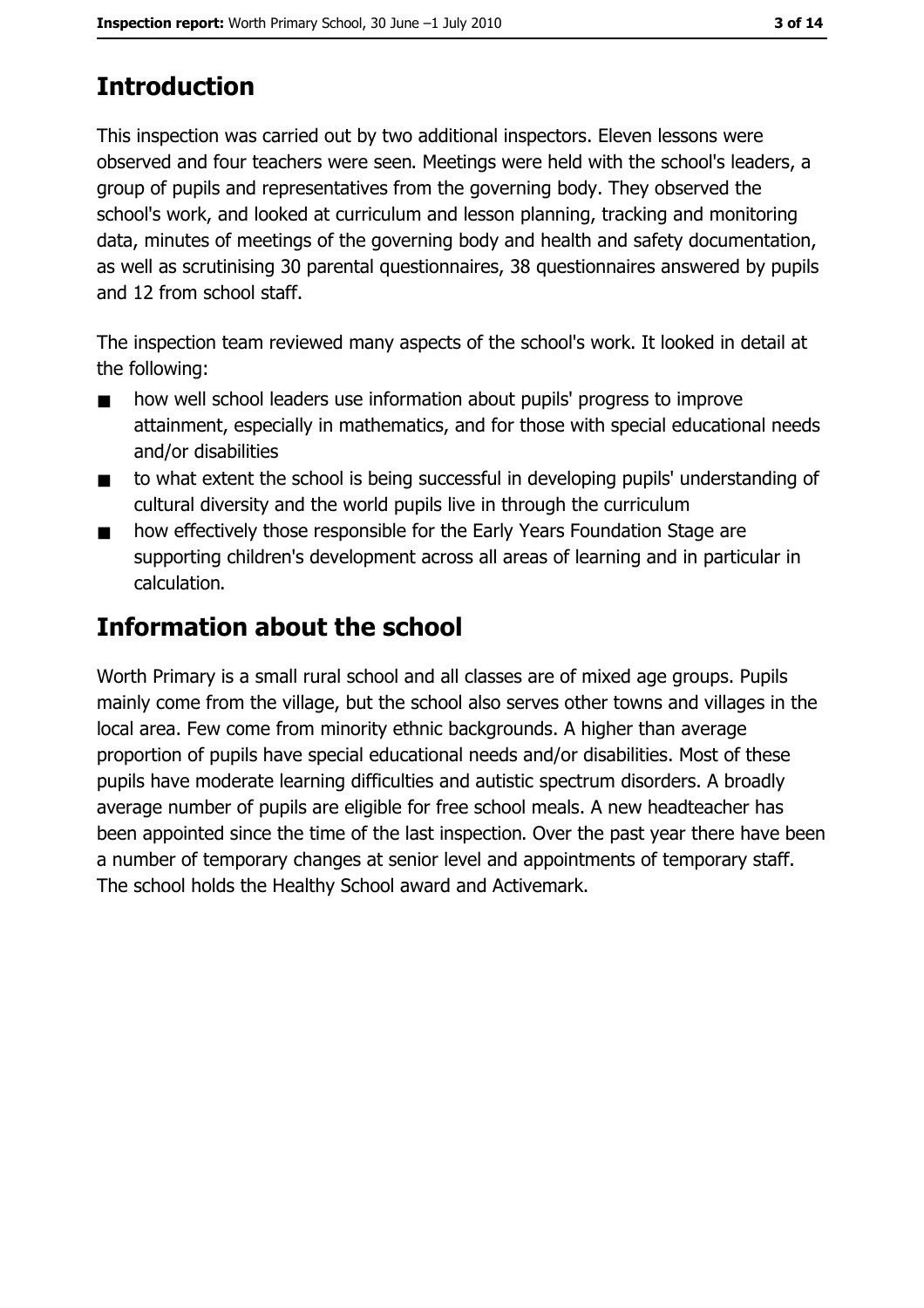# **Inspection judgements**

## Overall effectiveness: how good is the school?

#### The school's capacity for sustained improvement

## **Main findings**

Worth Primary is a satisfactory school. One parent describes the school as being 'a safe and nurturing environment'. This is clearly the case as the whole school is friendly and welcoming, with excellent use made of the limited space available to display children's work. The pupils' commitment to the school ethos is visible to all through their outstanding behaviour and is a reflection of the good care, guidance and support pupils receive.

Pupils in Years 1 and 2 are making up for previous lost ground which was largely due to staffing changes earlier in the year. They are now making satisfactory progress, as are pupils in Years 3 and 4. Children in the Early Years Foundation Stage and those in Years 5 and 6 make good progress. Where progress and teaching are good, learning is well structured through effective organisation of the classroom, work is challenging for pupils and feedback helps guide their future learning well, but these good features are not consistent across the school. By the time pupils leave, they achieve satisfactorily. Their attainment is broadly average. The recent improvements in monitoring pupils' progress and the effective self-evaluation of the school's current position by the headteacher, and identification of key areas for development, all contribute to the school's satisfactory capacity for further improvement.

Pupils with special educational needs and/or disabilities make good progress when their teachers make good use of advice from experts brought in by the school. Monitoring of progress by the school's leaders is structured and effective in ensuring that any pupils at risk of underachieving are identified quickly. Although all leaders are not yet involved regularly in monitoring the quality of teaching, they are developing their skills and understanding of pupils' expected rates of progress. There has been insufficient focus on building upon the good level of progress made in the Early Years Foundation Stage, especially for those whose special educational needs and/or disabilities are provided for by the school without external assistance. Teachers' lesson planning does not always take sufficient account of such pupils' specific learning needs.

The school has successfully improved the way in which it delivers the curriculum through establishing interesting and engaging links between subjects and through good use of external partnerships. Pupils are particularly keen to participate in lessons which are practical in nature and the quality of work produced shows that there is appropriate emphasis on both the written word and the use of information and communication technology (ICT).

Arrangements to look after pupils' well-being are well established so that lessons on the school site and at facilities in the local area, such as the allotment, playing field and

| 3 |  |
|---|--|
| 3 |  |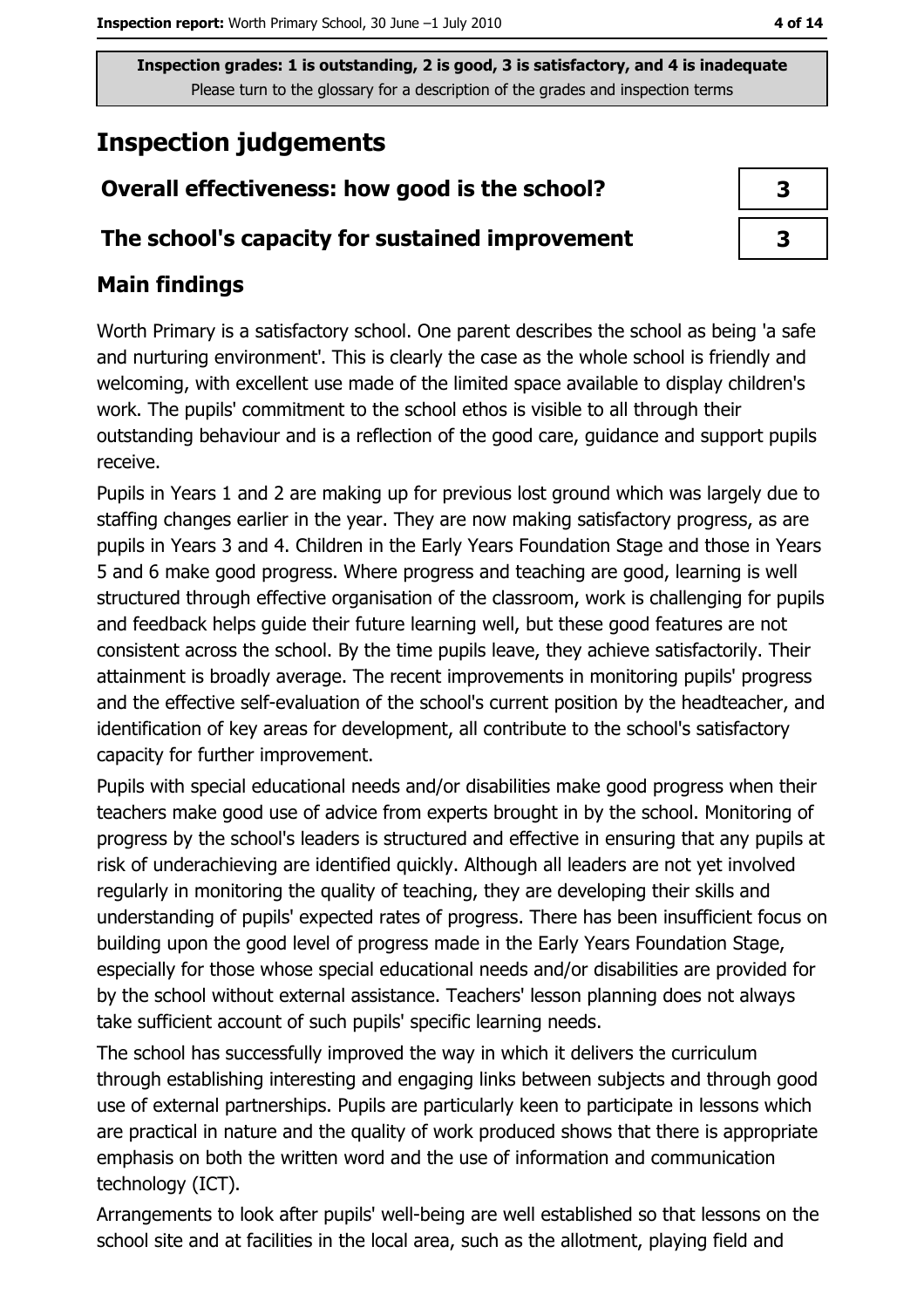village hall, are conducted in a way which ensures that pupils feel, and are, safe.

#### What does the school need to do to improve further?

- Ensure pupils make accelerated progress and improve the consistency of good quality teaching across the school by:
	- more effectively matching the pace of learning to pupils' abilities
	- giving pupils high quality opportunities to reflect upon, and respond to, their teachers' written feedback
	- ensuring teachers' high expectations of pupils are reflected in the quality of  $$ work that they produce.
- Ensure pupils who have lower levels of special educational needs and/or disabilities make rapid and sustained progress by:
	- identifying this group of pupils explicitly when planning lessons
	- planning learning activities which provide sufficient challenge and address their particular needs effectively.
- Increase the involvement and skills of leadership in securing good progress  $\blacksquare$ throughout the school by:
	- including them in regular monitoring of teaching
	- developing an improved understanding of expected rates of progress using national targets and expectations.

#### **Outcomes for individuals and groups of pupils**

Pupils' progress is satisfactory overall. In some lessons, where classroom organisation is strong, tasks are well paced, teaching assistants are effectively deployed and pupils make good progress. The introduction of a whole school policy on teaching calculation skills has led to more consistent progress in mathematics in most year groups. Pupils with lower levels of special educational needs, mostly those who have moderate learning difficulties, do not consistently make progress at the same rate as their peers. They make better progress in their last two years at the school because lesson planning is more robust and meets their needs more effectively. Pupils leave the school with average attainment. Their achievement is satisfactory.

Pupils have a good reputation in the local community and are involved in the life of the school and the village through activities on the allotment and an active school council for example. There are good opportunities for meeting, working and playing with other children in the local area through sports activities, but this does not give sufficient chance for pupils to develop their understanding of the diverse nature of the country they live in through first-hand experience. Themed lessons help to extend their knowledge of different world cultures and displayed work demonstrates the understanding they have developed as a result.

Pupils are enthusiastic in their adoption of healthy lifestyles and have a good

#### $\overline{\mathbf{3}}$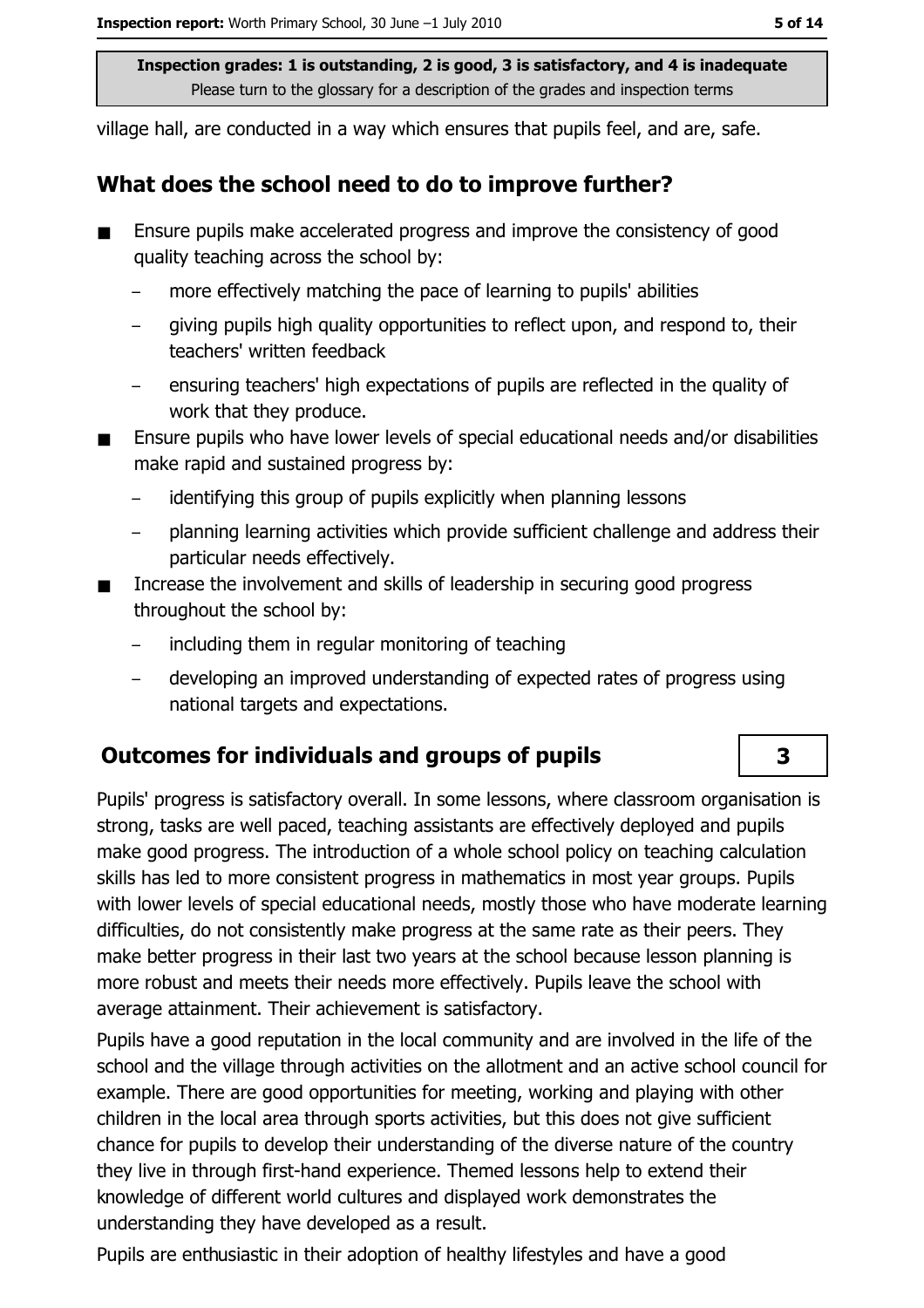understanding of how to eat healthily. The majority of pupils participate in at least one club that helps keep them active or, in the case of gardening club, helps develop a better understanding of how to grow healthy food. This participation, in addition to the school's provision of additional time for physical education, has been recognised in the Healthy School award and Activemark.

These are the grades for pupils' outcomes

| Pupils' achievement and the extent to which they enjoy their learning                                                     |                         |
|---------------------------------------------------------------------------------------------------------------------------|-------------------------|
| Taking into account:<br>Pupils' attainment <sup>1</sup>                                                                   | 3                       |
| The quality of pupils' learning and their progress                                                                        | 3                       |
| The quality of learning for pupils with special educational needs and/or<br>disabilities and their progress               | 3                       |
| The extent to which pupils feel safe                                                                                      | $\overline{\mathbf{2}}$ |
| <b>Pupils' behaviour</b>                                                                                                  |                         |
| The extent to which pupils adopt healthy lifestyles                                                                       |                         |
| The extent to which pupils contribute to the school and wider community                                                   |                         |
| The extent to which pupils develop workplace and other skills that will<br>contribute to their future economic well-being |                         |
| Taking into account:<br>Pupils' attendance <sup>1</sup>                                                                   | 3                       |
| The extent of pupils' spiritual, moral, social and cultural development                                                   | 3                       |

### How effective is the provision?

Pupils benefit from the personal attention they get at this small school, where staff know them well and take good care of them. Effective systems support children who go through times of difficulty and the school has good relationships with relevant agencies who can offer support to them and their families. Pupils are well looked after as they make the change from Nursery to Reception and from Year 6 to secondary school. In lessons, teaching is based upon planning which is at least satisfactory and often good, especially for older pupils. Work is usually planned to meet a range of needs, with different activities so that most children are given learning activities which they enjoy and move them on in their skills, knowledge and understanding. Pupils with lower levels

The grades for attainment and attendance are: 1 is high; 2 is above average; 3 is broadly average; and 4 is low.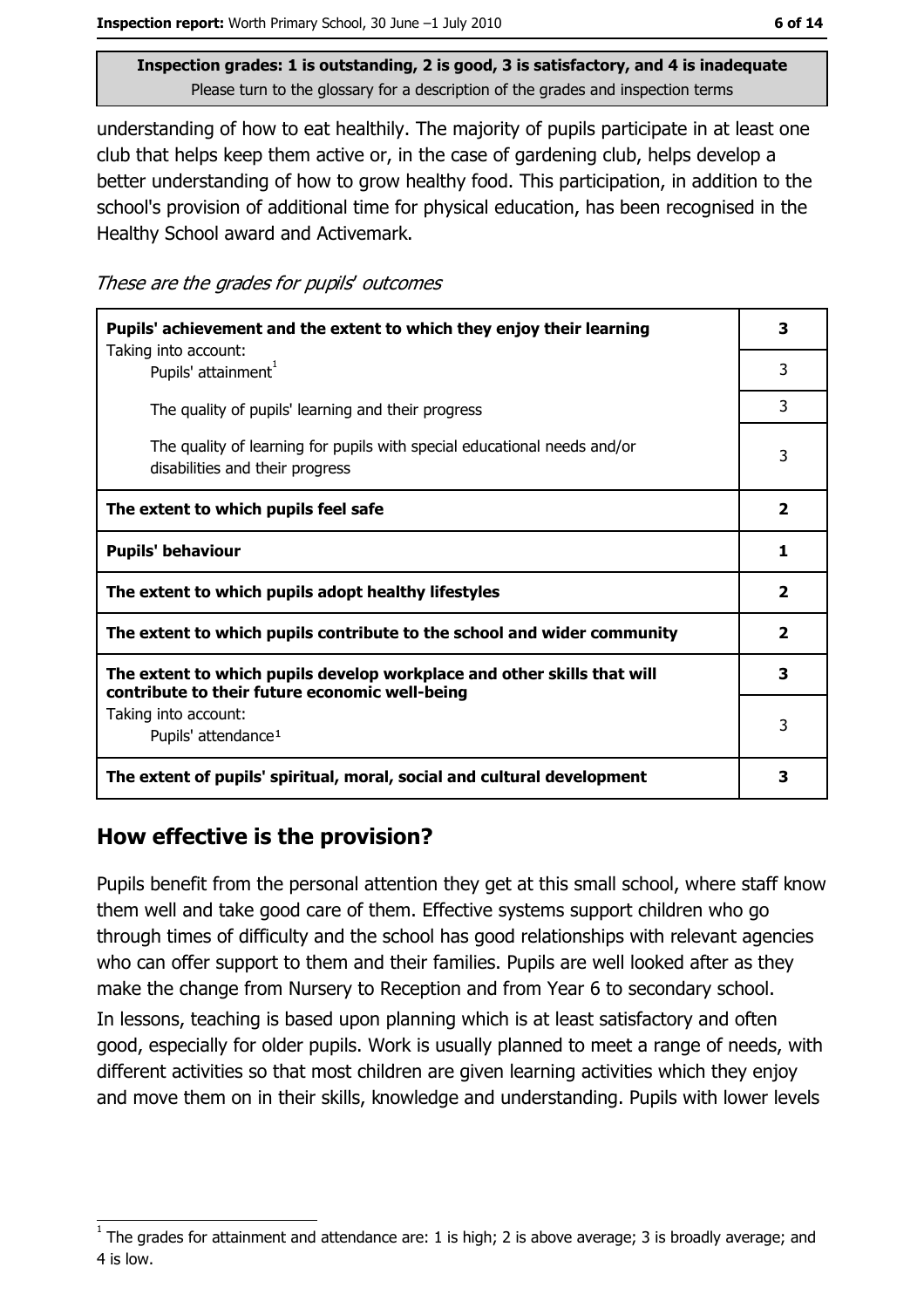of special educational needs and/or disabilities receive satisfactory support in their learning. However, planning does not always take account of their specific needs which means that learning activities are insufficiently focused on helping them to make good progress. Where teaching was observed to be most effective, lessons proceeded swiftly, good use was made of mini-summaries which helped focus pupils on what they were expected to learn, and staff used skilful questioning to help pupils explore their understanding. Marking is developmental, but insufficient opportunity is given for pupils to reflect and respond to it so that their learning is accelerated.

Since the last inspection, a concerted effort has been made to establish meaningful links between subjects and this has been effective in engaging pupils in their learning. The enthusiasm this has generated enables pupils to speak animatedly about their learning, as a Year 6 pupil demonstrated through his clear explanation of how cams and mechanisms are used to change direction and type of movement. Pupils' opportunities to write and to use ICT are varied and balanced, and ensure that pupils develop both sets of skills equally well in preparation for future learning.

These are the grades for the quality of provision

| The quality of teaching                                                                                    |  |
|------------------------------------------------------------------------------------------------------------|--|
| Taking into account:<br>The use of assessment to support learning                                          |  |
| The extent to which the curriculum meets pupils' needs, including, where<br>relevant, through partnerships |  |
| The effectiveness of care, guidance and support                                                            |  |

#### How effective are leadership and management?

Changes in leadership since the last inspection have had a positive and considerable impact upon this small school. Pupils' progress is tracked through systems that have been enhanced by the headteacher. This has ensured that staff have a more accurate view of how well pupils are doing. In their role as leaders with school-wide responsibilities, they are beginning to understand their accountability for the good progress of all pupils. This represents satisfactory progress in embedding ambition and driving improvement.

The school's governing body is extremely supportive. There is a mix of experience and, while new governors actively engage with the training that is provided, the group as a whole is still developing its skills in challenging the school's leaders. Their impact on the school's performance is satisfactory. There are good links with parents who comment positively about the quality of communication they have with the school and the ease with which they have access to staff. Strong partnerships have particularly helped develop the school's approach to linking learning from different subjects through their work with other local schools. These partnerships help the school to provide for pupils who are identified as making slower progress than their peers, but on balance the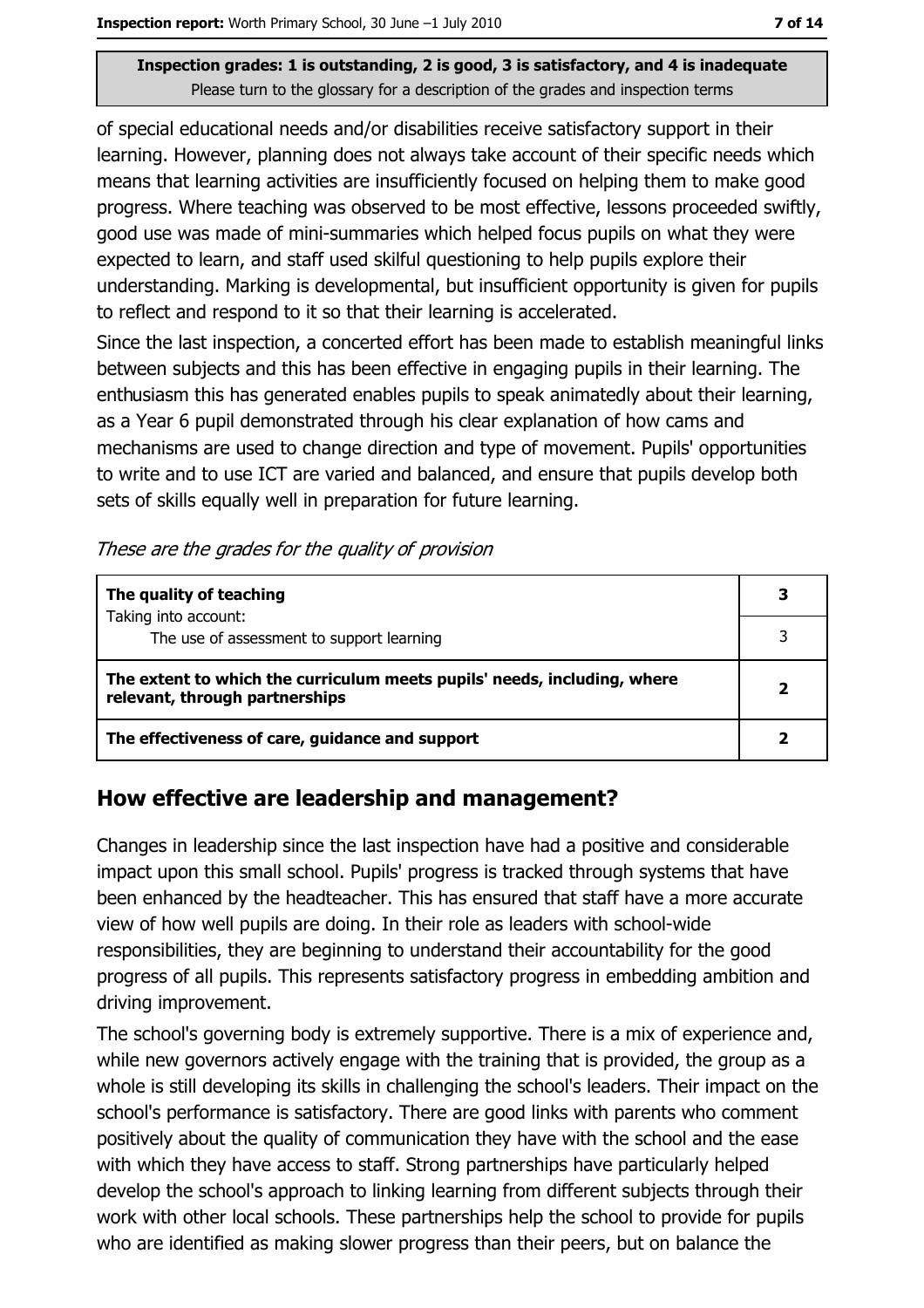effectiveness in promoting equal opportunity and tackling discrimination is satisfactory because pupils with special educational needs and/or disabilities too often make less progress than their peers. The school has a good understanding of its own and the local community, but the promotion of community cohesion to ensure pupils get opportunities to work with others from more culturally diverse backgrounds or who have different beliefs is not as well developed.

Arrangements for ensuring pupils are safe at school are good. Good systems are in place for thorough vetting of staff and visitors and the site is secure during the school day. The school has a suitable number of trained first aiders.

These are the grades for leadership and management

| The effectiveness of leadership and management in embedding ambition and<br>driving improvement                                                                     | з                       |
|---------------------------------------------------------------------------------------------------------------------------------------------------------------------|-------------------------|
| Taking into account:<br>The leadership and management of teaching and learning                                                                                      | 3                       |
| The effectiveness of the governing body in challenging and supporting the<br>school so that weaknesses are tackled decisively and statutory responsibilities<br>met | 3                       |
| The effectiveness of the school's engagement with parents and carers                                                                                                | $\overline{\mathbf{2}}$ |
| The effectiveness of partnerships in promoting learning and well-being                                                                                              | $\overline{\mathbf{2}}$ |
| The effectiveness with which the school promotes equality of opportunity and<br>tackles discrimination                                                              | 3                       |
| The effectiveness of safeguarding procedures                                                                                                                        | $\overline{\mathbf{2}}$ |
| The effectiveness with which the school promotes community cohesion                                                                                                 | 3                       |
| The effectiveness with which the school deploys resources to achieve<br>value for money                                                                             | з                       |

### **Early Years Foundation Stage**

Children make good progress in the Early Years Foundation Stage because teaching responds well to individual needs and interests. Consequently, children achieve good outcomes when they move into Year 1. There is a good range of resources available in both the indoor and outdoor learning environment to support this. However, while the outdoor area was fully utilised during the inspection, the lack of a covered area prevents this from being effective provision all year round. Few staff are trained in paediatric first aid, although staff look after the children well and are especially effective in ensuring that their emotional needs are well met.

School leaders have put effective plans in place to tackle relative weaknesses in children's skills and knowledge when they enter from local nurseries and, as a result, their understanding of calculations and linking sounds and letters has improved.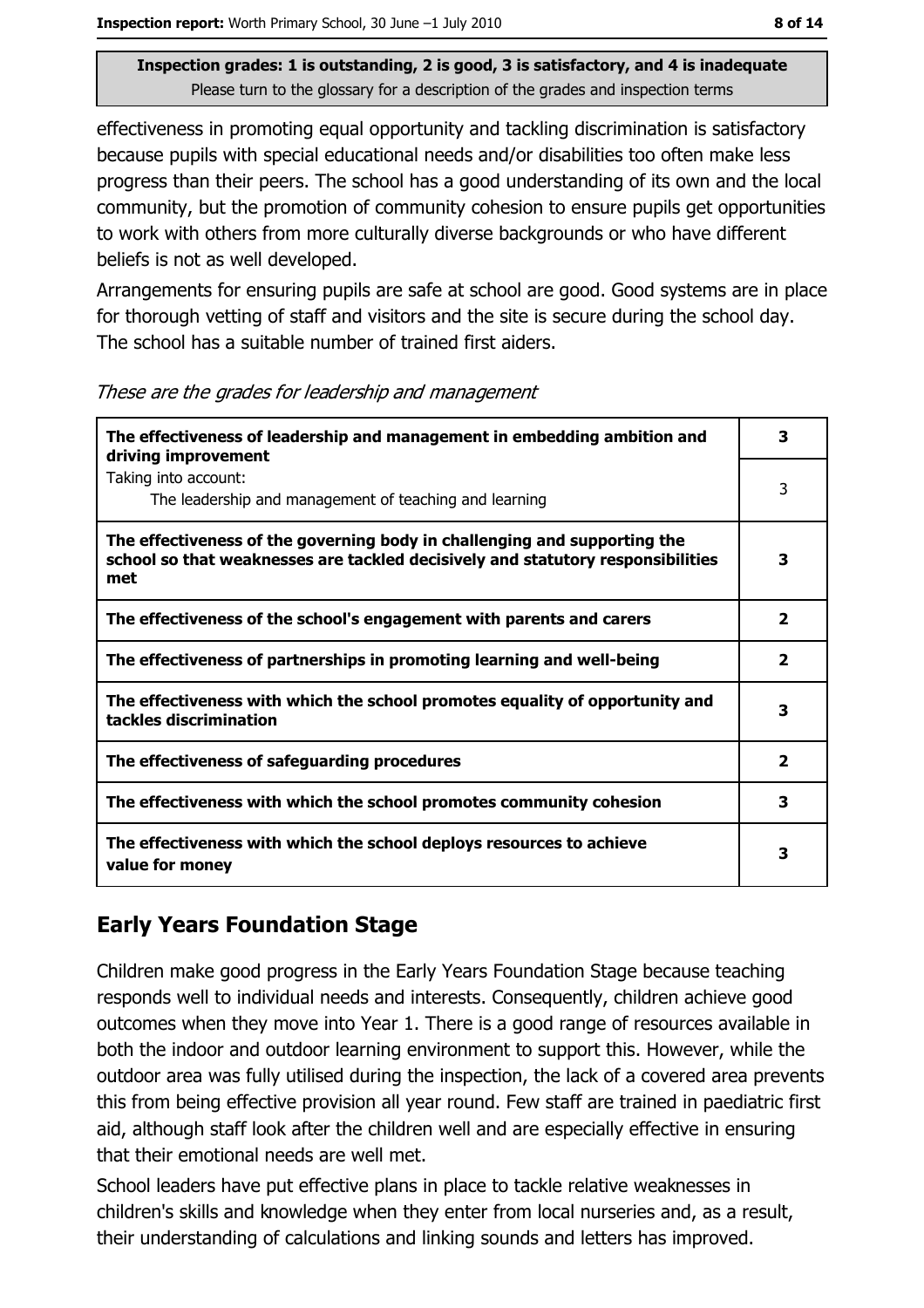Planning does not always, however, ensure that the most able children are appropriately challenged. Children respond well to established routines and demonstrate a good level of development in their independent learning skills. They work and play cooperatively, share toys and equipment with other children well, and develop their own learning by asking for resources, as shown by one child asking for a magnifying glass to study crickets more carefully.

Teaching usually ensures that children's thinking and language skills are well developed through effective modelling and questioning during conversations. Occasionally, opportunities are missed to extend this when staff do not follow up on children's responses effectively enough. Children demonstrate well their understanding of keeping safe in their village environment, as one said, 'We have to keep to the edge because tractors come round the corner.'

These are the grades for the Early Years Foundation Stage

| <b>Overall effectiveness of the Early Years Foundation Stage</b>                             |   |
|----------------------------------------------------------------------------------------------|---|
| Taking into account:<br>Outcomes for children in the Early Years Foundation Stage            |   |
| The quality of provision in the Early Years Foundation Stage                                 |   |
| The effectiveness of leadership and management of the Early Years<br><b>Foundation Stage</b> | 2 |

### **Views of parents and carers**

A high number of parents and carers responded to the questionnaire. They are overwhelmingly supportive of the school and particularly comment upon the friendliness of staff and their approachability which leads to their children feeling safe and happy at school. They feel that both children and adults are well supported by the school. Inspectors concur with these positive views.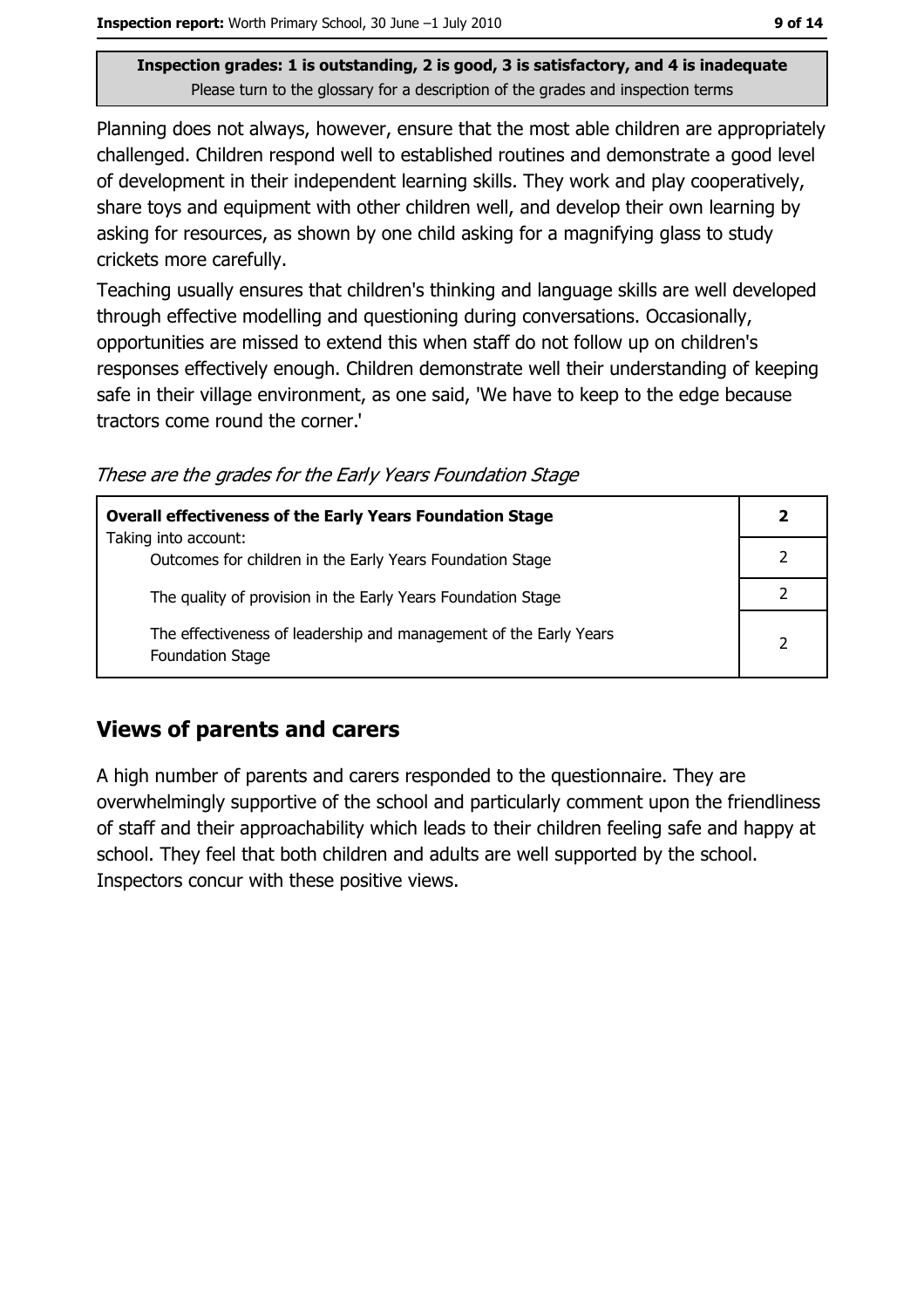#### Responses from parents and carers to Ofsted's questionnaire

Ofsted invited all the registered parents and carers of pupils registered at Worth Primary School to complete a questionnaire about their views of the school. In the questionnaire, parents and carers were asked to record how strongly they agreed with 13 statements about the school.

The inspection team received 30 completed questionnaires by the end of the on-site inspection. In total, there are 63 pupils registered at the school.

| <b>Statements</b>                                                                                                                                                                                                                                       | <b>Strongly</b><br><b>Agree</b> |               | <b>Agree</b> |               | <b>Disagree</b> |               | <b>Strongly</b><br>disagree |               |
|---------------------------------------------------------------------------------------------------------------------------------------------------------------------------------------------------------------------------------------------------------|---------------------------------|---------------|--------------|---------------|-----------------|---------------|-----------------------------|---------------|
|                                                                                                                                                                                                                                                         | <b>Total</b>                    | $\frac{0}{0}$ | <b>Total</b> | $\frac{0}{0}$ | <b>Total</b>    | $\frac{1}{2}$ | <b>Total</b>                | $\frac{1}{2}$ |
| My child enjoys school                                                                                                                                                                                                                                  | 18                              | 60            | 11           | 37            | 1               | 3             | $\Omega$                    | 0             |
| The school keeps my child<br>safe                                                                                                                                                                                                                       | 25                              | 83            | 5            | 17            | $\mathbf 0$     | 0             | 0                           | $\mathbf 0$   |
| The school informs me<br>about my child's progress                                                                                                                                                                                                      | 16                              | 53            | 14           | 47            | $\mathbf 0$     | 0             | 0                           | 0             |
| My child is making enough<br>progress at this school                                                                                                                                                                                                    | 10                              | 33            | 17           | 57            | $\mathbf{1}$    | 3             | 0                           | 0             |
| The teaching is good at this<br>school                                                                                                                                                                                                                  | 16                              | 53            | 13           | 43            | $\mathbf 0$     | 0             | 0                           | 0             |
| The school helps me to<br>support my child's learning                                                                                                                                                                                                   | 15                              | 50            | 13           | 43            | $\mathbf{1}$    | 3             | 0                           | $\mathbf 0$   |
| The school helps my child to<br>have a healthy lifestyle                                                                                                                                                                                                | 17                              | 57            | 12           | 40            | $\mathbf 0$     | 0             | 0                           | $\mathbf 0$   |
| The school makes sure that<br>my child is well prepared for<br>the future (for example<br>changing year group,<br>changing school, and for<br>children who are finishing<br>school, entering further or<br>higher education, or<br>entering employment) | 20                              | 67            | 9            | 30            | $\mathbf 0$     | 0             | $\mathbf 0$                 | $\mathbf 0$   |
| The school meets my child's<br>particular needs                                                                                                                                                                                                         | 15                              | 50            | 13           | 43            | $\mathbf 0$     | 0             | 0                           | $\mathbf 0$   |
| The school deals effectively<br>with unacceptable behaviour                                                                                                                                                                                             | 19                              | 63            | 10           | 33            | $\mathbf{1}$    | 3             | 0                           | $\mathbf 0$   |
| The school takes account of<br>my suggestions and<br>concerns                                                                                                                                                                                           | 16                              | 53            | 13           | 43            | $\mathbf 0$     | 0             | 0                           | $\bf{0}$      |
| The school is led and<br>managed effectively                                                                                                                                                                                                            | 14                              | 47            | 16           | 53            | $\mathbf 0$     | 0             | $\mathbf 0$                 | 0             |
| Overall, I am happy with my<br>child's experience at this<br>school                                                                                                                                                                                     | 19                              | 63            | 11           | 37            | $\mathbf 0$     | 0             | 0                           | 0             |

The table above summarises the responses that parents and carers made to each statement. The percentages indicate the proportion of parents and carers giving that response out of the total number of completed questionnaires. Where one or more parents and carers chose not to answer a particular question, the percentages will not add up to 100%.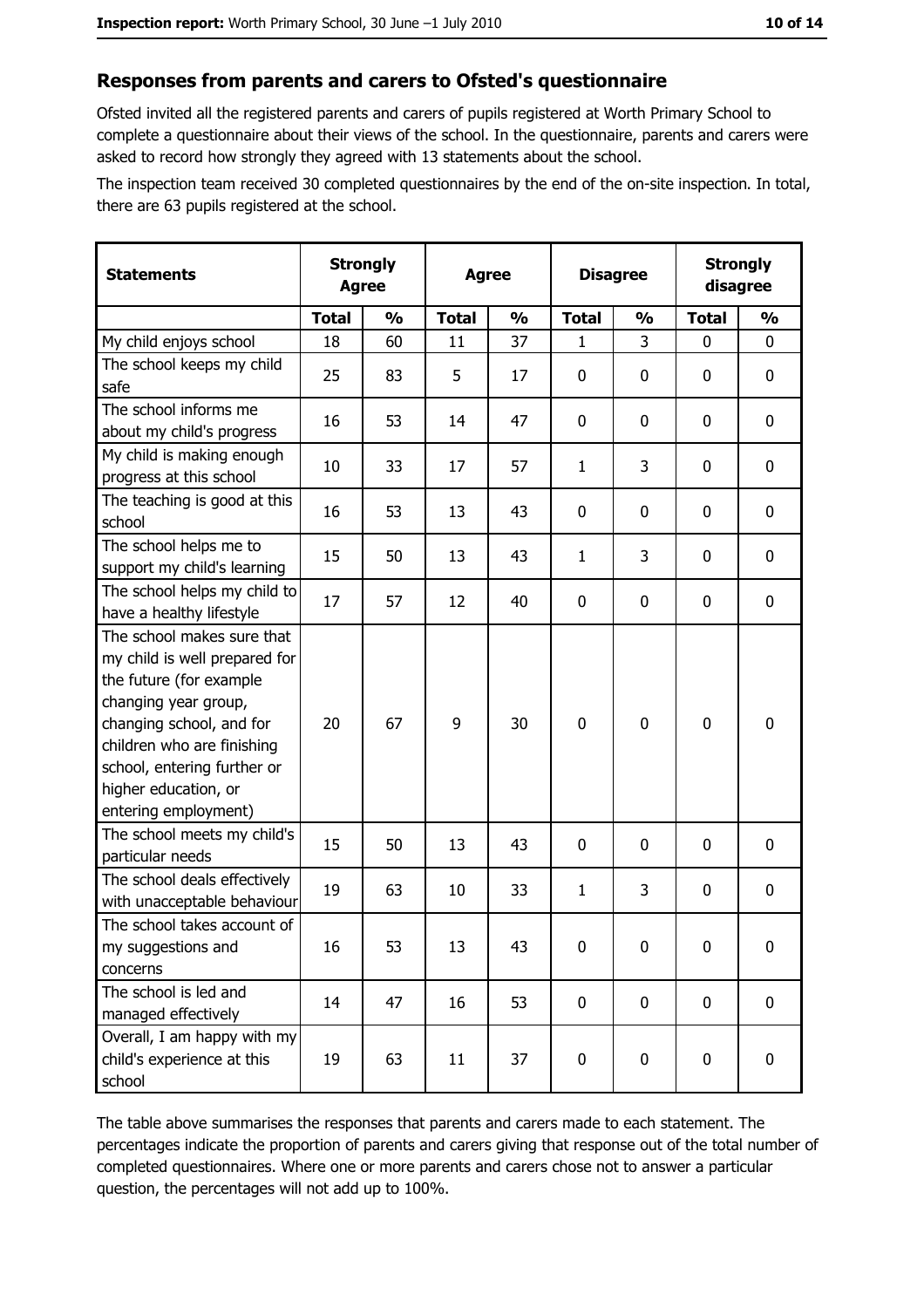## **Glossary**

| Grade   | <b>Judgement</b> | <b>Description</b>                                                                                                                                                                                                               |  |
|---------|------------------|----------------------------------------------------------------------------------------------------------------------------------------------------------------------------------------------------------------------------------|--|
| Grade 1 | Outstanding      | These features are highly effective. An oustanding<br>school provides exceptionally well for its pupils' needs.                                                                                                                  |  |
| Grade 2 | Good             | These are very positive features of a school. A school<br>that is good is serving its pupils well.                                                                                                                               |  |
| Grade 3 | Satisfactory     | These features are of reasonable quality. A satisfactory<br>school is providing adequately for its pupils.                                                                                                                       |  |
| Grade 4 | Inadequate       | These features are not of an acceptable standard. An<br>inadequate school needs to make significant<br>improvement in order to meet the needs of its pupils.<br>Ofsted inspectors will make further visits until it<br>improves. |  |

### What inspection judgements mean

#### **Overall effectiveness of schools**

|                       | Overall effectiveness judgement (percentage of<br>schools) |      |                     |                   |
|-----------------------|------------------------------------------------------------|------|---------------------|-------------------|
| <b>Type of school</b> | <b>Outstanding</b>                                         | Good | <b>Satisfactory</b> | <b>Inadequate</b> |
| Nursery schools       | 51                                                         | 45   | 0                   | 4                 |
| Primary schools       | 6                                                          | 41   | 42                  | 10                |
| Secondary schools     | 8                                                          | 34   | 44                  | 14                |
| Sixth forms           | 10                                                         | 37   | 50                  | 3                 |
| Special schools       | 32                                                         | 38   | 25                  | 5                 |
| Pupil referral units  | 12                                                         | 43   | 31                  | 14                |
| All schools           | 9                                                          | 40   | 40                  | 10                |

New school inspection arrangements were introduced on 1 September 2009. This means that inspectors now make some additional judgements that were not made previously.

The data in the table above is for the period 1 September to 31 December 2009 and is the most recently published data available (see www.ofsted.gov.uk). Please note that the sample of schools inspected during the autumn term 2009 was not representative of all schools nationally, as weaker schools are inspected more frequently than good or outstanding schools.

Percentages are rounded and do not always add exactly to 100. Secondary school figures include those that have sixth forms, and sixth form figures include only the data specifically for sixth form inspection judgements.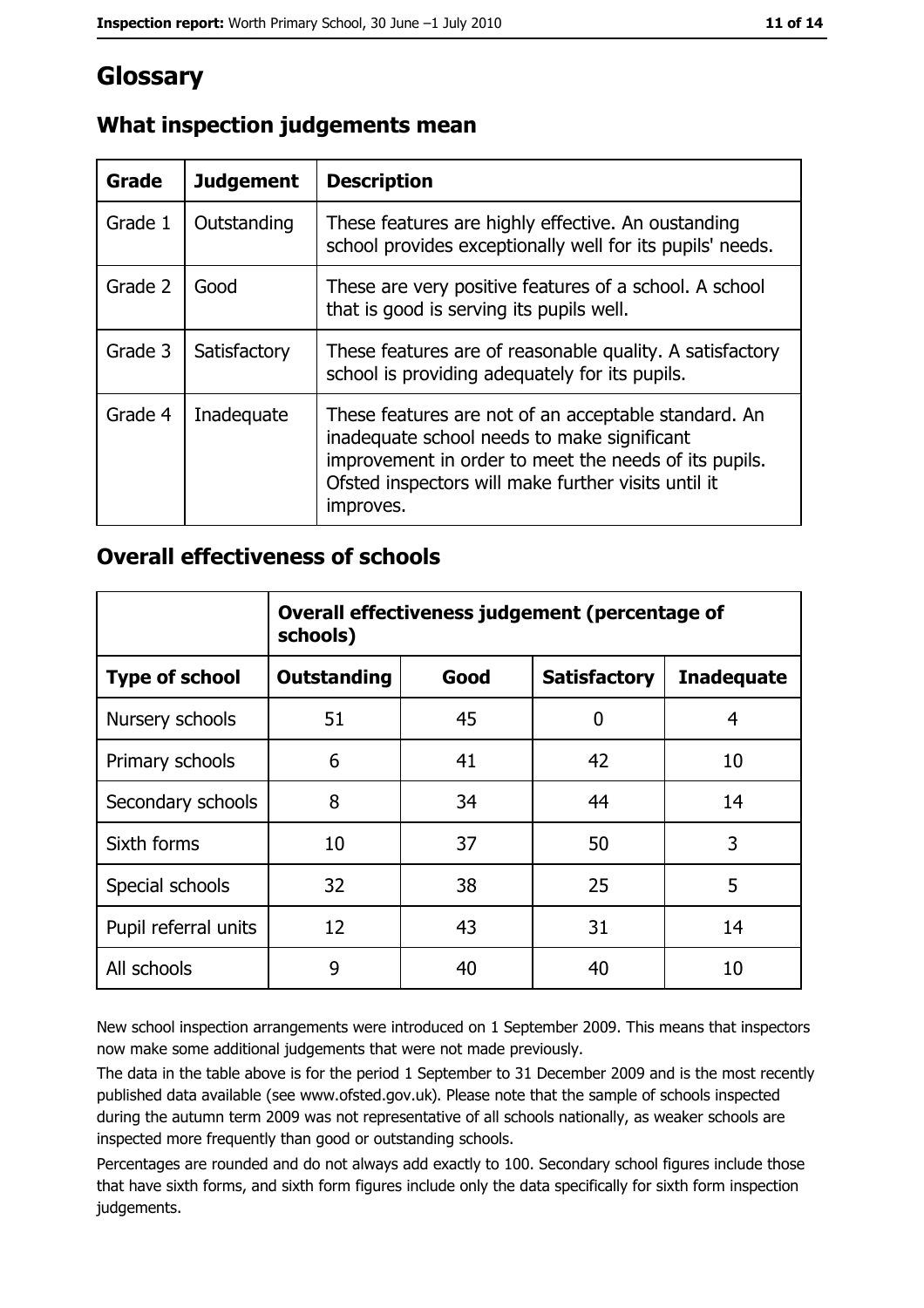# **Common terminology used by inspectors**

| Achievement:                  | the progress and success of a pupil in<br>their learning, development or training.                                                                                                                                                                                                                           |
|-------------------------------|--------------------------------------------------------------------------------------------------------------------------------------------------------------------------------------------------------------------------------------------------------------------------------------------------------------|
| Attainment:                   | the standard of the pupils' work shown by<br>test and examination results and in<br>lessons.                                                                                                                                                                                                                 |
| Capacity to improve:          | the proven ability of the school to<br>continue improving. Inspectors base this<br>judgement on what the school has<br>accomplished so far and on the quality of<br>its systems to maintain improvement.                                                                                                     |
| Leadership and management:    | the contribution of all the staff with<br>responsibilities, not just the headteacher,<br>to identifying priorities, directing and<br>motivating staff and running the school.                                                                                                                                |
| Learning:                     | how well pupils acquire knowledge,<br>develop their understanding, learn and<br>practise skills and are developing their<br>competence as learners.                                                                                                                                                          |
| <b>Overall effectiveness:</b> | inspectors form a judgement on a school's<br>overall effectiveness based on the findings<br>from their inspection of the school. The<br>following judgements, in particular,<br>influence what the overall effectiveness<br>judgement will be.                                                               |
|                               | The school's capacity for sustained<br>improvement.<br>Outcomes for individuals and groups<br>of pupils.<br>The quality of teaching.<br>The extent to which the curriculum<br>meets pupil's needs, including where<br>relevant, through partnerships.<br>The effectiveness of care, guidance<br>and support. |
| Progress:                     | the rate at which pupils are learning in<br>lessons and over longer periods of time. It<br>is often measured by comparing the<br>pupils' attainment at the end of a key<br>stage with their attainment when they<br>started.                                                                                 |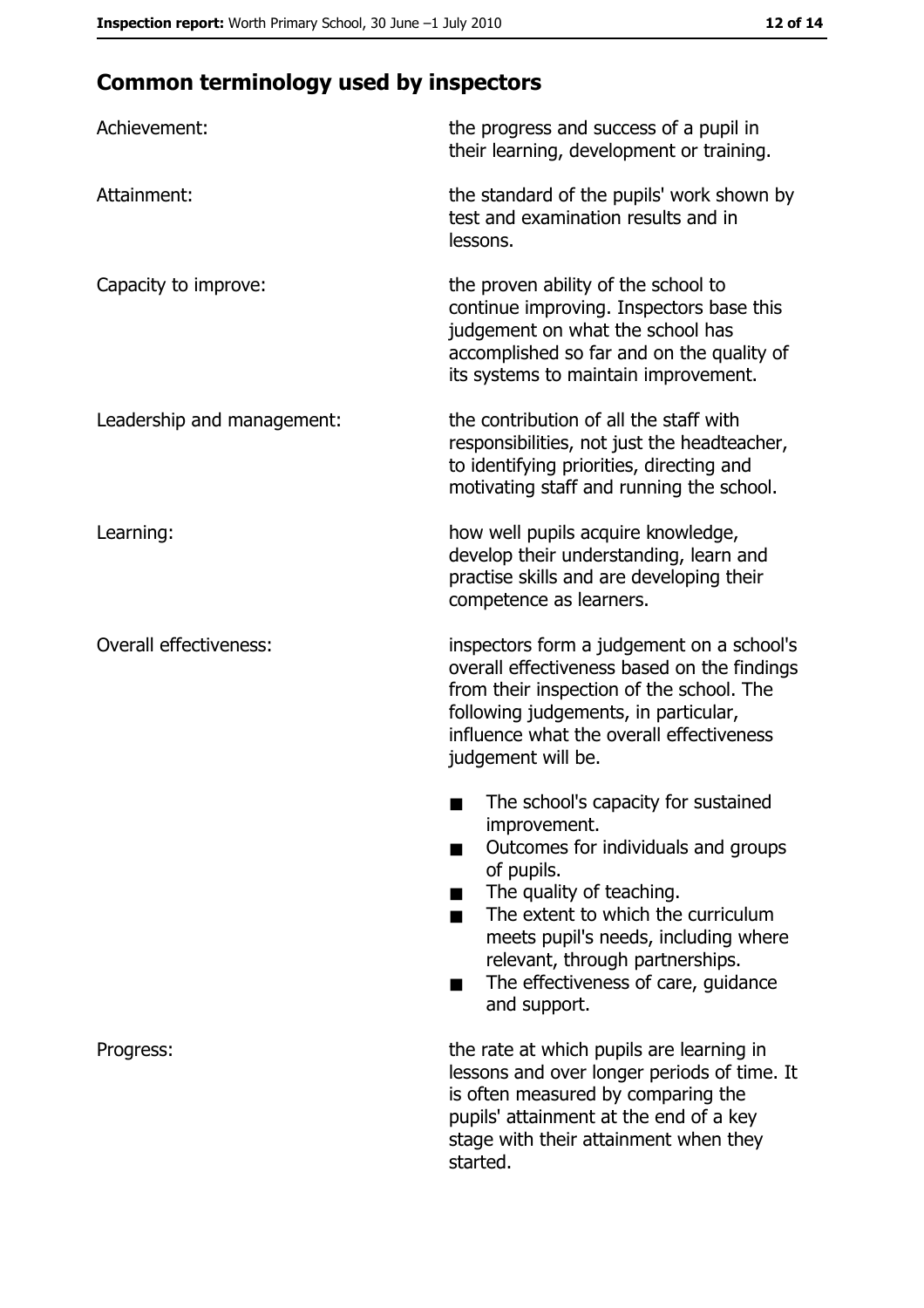This letter is provided for the school, parents and carers to share with their children. It describes Ofsted's main findings from the inspection of their school.



#### 2 July 2010

Dear Pupils

Inspection of Worth Primary School, Deal CT14 0DF

Thank you for being so welcoming and friendly when we visited your school recently. We were really pleased to hear about all the exciting things you are learning at the moment and it is good that you feel so safe at school. We think that Worth Primary is a satisfactory school. You are clearly very proud of your school and we were impressed with your outstanding behaviour  $\Box$  well done! Your teachers plan interesting activities for you to do so that you make at least satisfactory progress in your work and you achieve average standards. Older pupils make better progress because their lessons give them lots of opportunities to stop and reflect on what they are learning.

Your work that is on display has shown us that the way your school teaches you different subjects together in one lesson is helping you to enjoy school and learn more effectively.

To help you to learn even more while you are at school, we have asked your teachers to make sure that:

- more of the teaching is good, and to expect more of you and set work to help you  $\blacksquare$ really speed up your learning, and give you time to respond to the comments they put on your work to show that you understand them
- those of you who need extra help with your learning are helped to make as much  $\blacksquare$ progress as your classmates
- they are helped to check that teaching is always good in their specialist subjects so  $\blacksquare$ that you are all making the progress you should.

You can help by looking carefully at your teachers' comments on your work and responding to them.

Yours sincerely

Jon Carter

Lead inspector